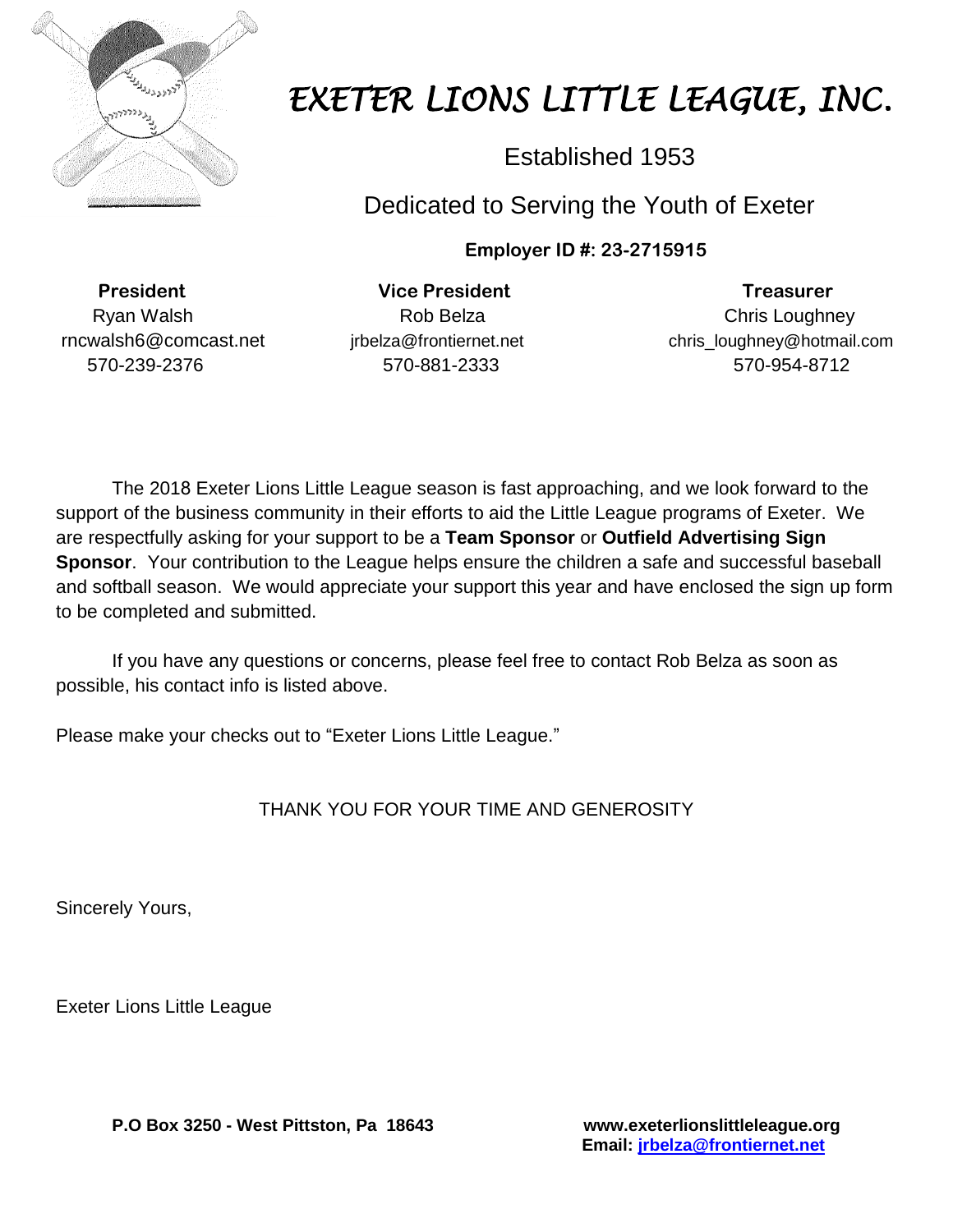

## *EXETER LIONS LITTLE LEAGUE, INC.*

Established 1953

Dedicated to Serving the Youth of Exeter

**Employer ID #: 23-2715915**

| <b>Sponsor Name:</b> |  |
|----------------------|--|
|                      |  |

Sponsor 2017 Contribution:\_\_\_\_\_\_\_\_\_\_\_\_\_\_\_\_\_\_\_\_\_\_\_\_\_\_\_\_\_\_\_\_\_\_\_\_\_\_\_\_\_\_

EXISTING SIGN – ANNUAL SIGN FEE: **\$100**

Keep this portion for your records

---------------------------------------------------------------------------------------------------------------------------------------

PLEASE RETURN THIS PORTION WITH YOUR CONTRIBUTION

2018 SIGN SPONSOR

Sponsor Name:

Please check one of the following:

Team Sponsor : \_\_\_\_\_\_\_\_\_\_\_\_\_\_\_\_\_\_

ANNUAL FEE: **\$200**

Request Outfield sign:\_\_\_\_\_\_\_\_\_\_\_\_\_\_\_\_

First season fee of \$150 (includes production), annual renewal \$100

**P.O Box 3250 - West Pittston, Pa 18643 [www.exeterlionslittleleague.org](http://www.exeterlionslittleleague.org/)**

**Email: [jrbelza@frontiernet.net](mailto:jrbelza@frontiernet.net)**